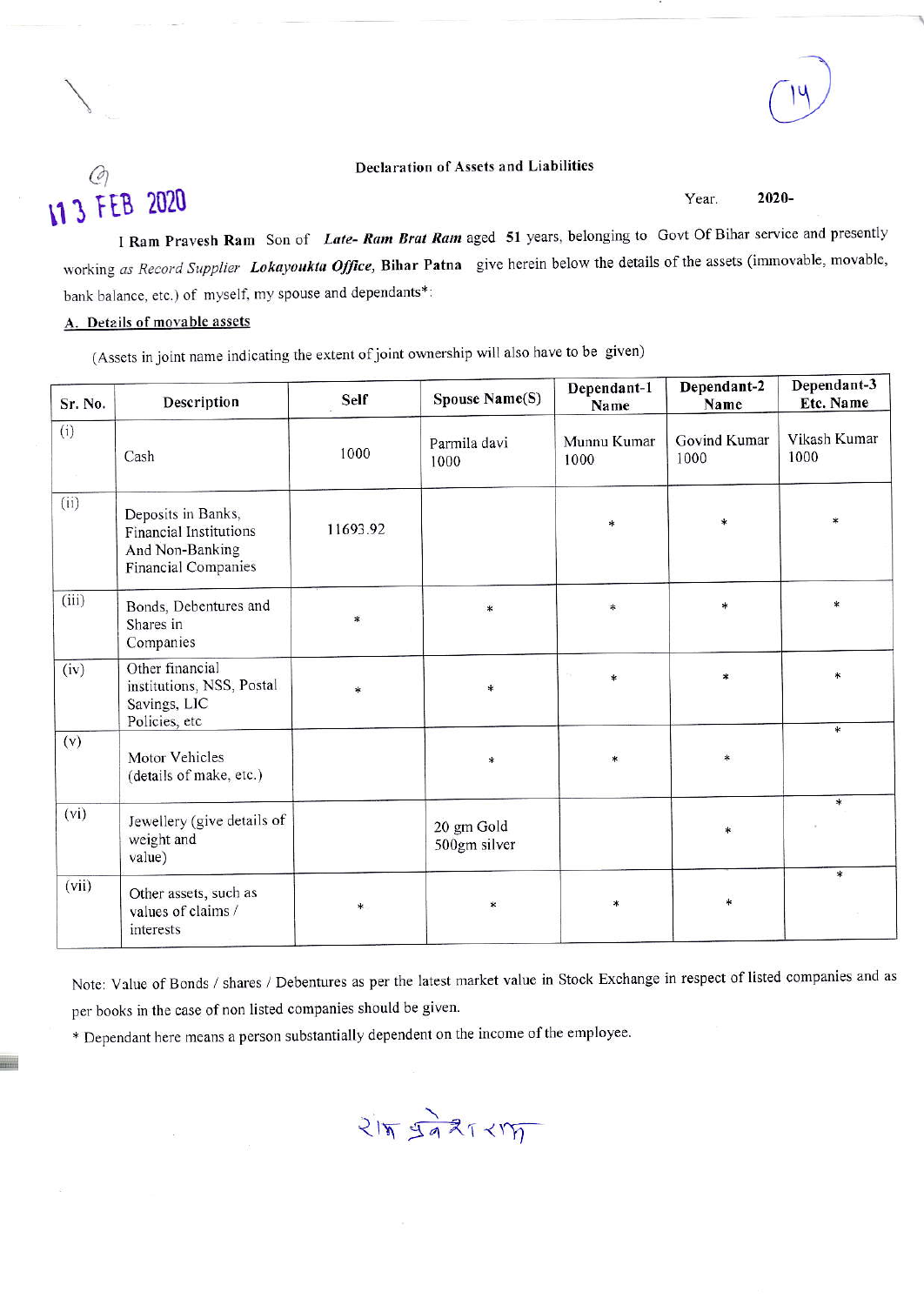## **B.** Details of Immovable assets

[Note: Properties in joint ownership indicating the extent of joint ownership will also have to be indicated]

| Sr.<br>No. | Description                                                                                                                                                | Self                       | <b>Spouse</b><br>Name(S) | Dependant-1<br>Name | Dependant-2<br>Name | Dependant-3 |
|------------|------------------------------------------------------------------------------------------------------------------------------------------------------------|----------------------------|--------------------------|---------------------|---------------------|-------------|
| (i)        | Agricultural Land<br>- Location(s) - Survey<br>number(s)<br>- Extent (Total<br>measurement)<br>-Current market value                                       | ∗                          | *                        | *                   | ź.                  | Etc. Name   |
| (ii)       | Non-Agricultural Land -<br>Location(s)<br>- Survey number(s)<br>- Extent (Total<br>measurement)<br>-Current market value                                   | ∗                          | $\ast$                   | *                   | *                   |             |
| (iii)      | <b>Buildings Commercial</b><br>and residential)<br>Location(s)<br>- Survey /door<br>number(s)<br>- Extent (Total<br>measurement)<br>- Current market value |                            | $\ast$                   |                     | $\ast$              |             |
| (iv)       | Houses / Apartments,<br>$etc. - Location(s)$<br>- Survey /door number(s)<br>- Extent (Total<br>measurement) - Current<br>market value                      | Parantal House<br>At Tehta |                          | xk                  | $\ast$              | $\ast$      |
| (v)        | Others (such as interest in<br>property)                                                                                                                   |                            | $\ast$                   | *                   |                     |             |

 $215$   $3927 < 17$